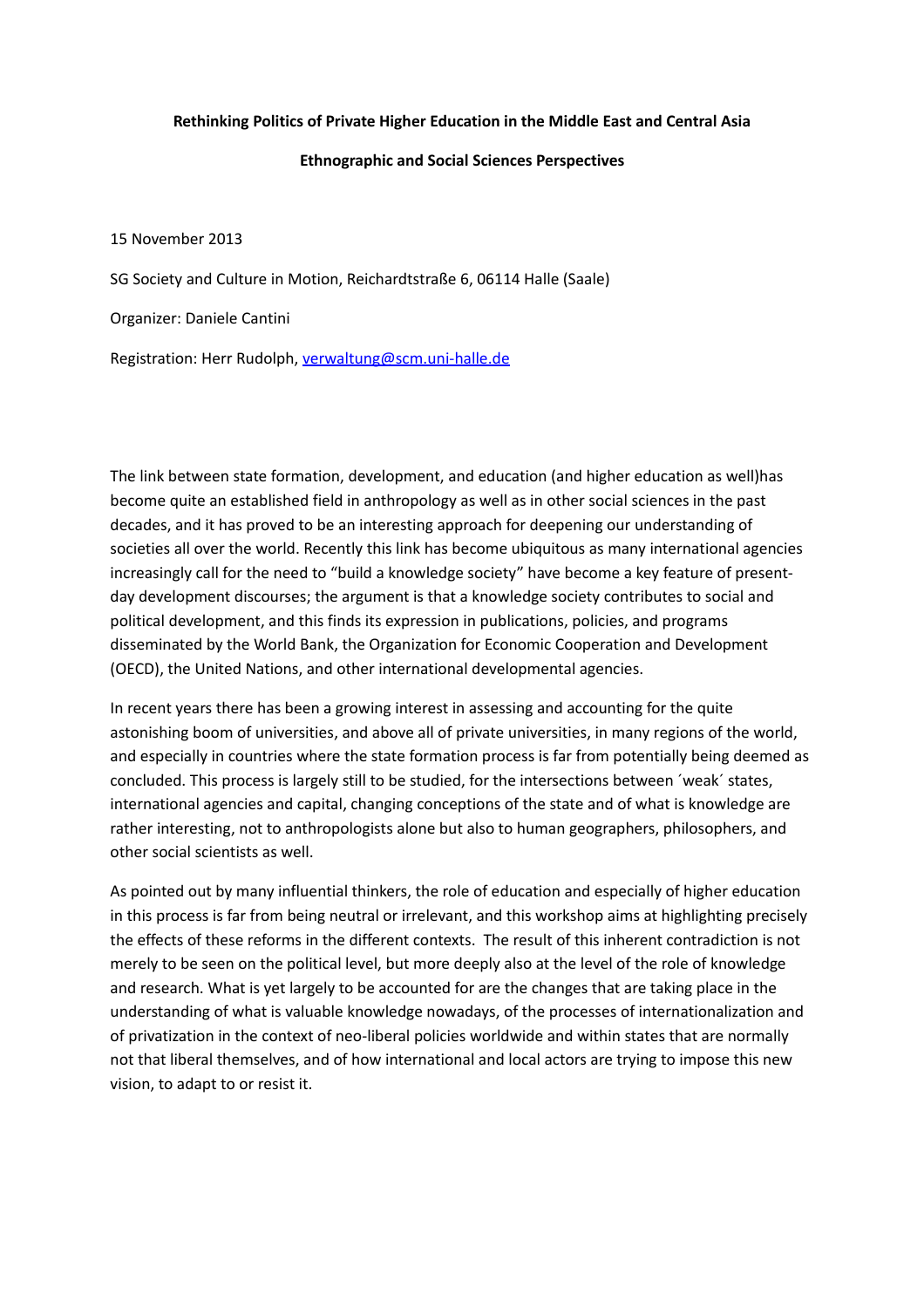#### **Workshop program**

9.30 – 10.00 welcome address, opening remarks

Morning session

 $10.00 - 11.15$ Manja Stephan (Free University Berlin) "A healthy education for Tajikistan's Muslims!". State attempts to reform Tajikistan's Islamic education sector *Discussant: Fazil Moradi (Max Planck Institute)*  11.15 – 11.30 coffee break 11.30 – 12.45 Alexander Mitterle (Institut für Hochschulforschung Halle-Wittenberg) Stratification of Higher Education in German private higher education *Discussant: Daniel Pateisky (Graduate School "Society and Culture in Motion")*

12.45 – 14.00 *lunch break (buffet at the Graduate School)*

Afternoon session

14.00 – 15.15 Abdelhakim al-Husban (Yarmouk University) Neoliberalism and Higher Education: The Transition from Public to Private University in Jordan *Discussant: Nasser Massadeh (Erfurt University)* 15.15 – 16.30 Annemarie Profanter (Free University Bozen) The Awakening of an Arab Giant: Saudi Arabia *Discussant: tba* 16.30 – 16.45 *coffee break* 16.45 – 18.00 Daniele Cantini (Graduate School "Society and Culture in Motion) Private Universities in Egypt facing social and political change *Discussant: Ronn Müller (MLU Halle/Wittenberg)* 18.00 – 18.30 Concluding remarks, publication plans

*19.30 dinner at Haus & Hof*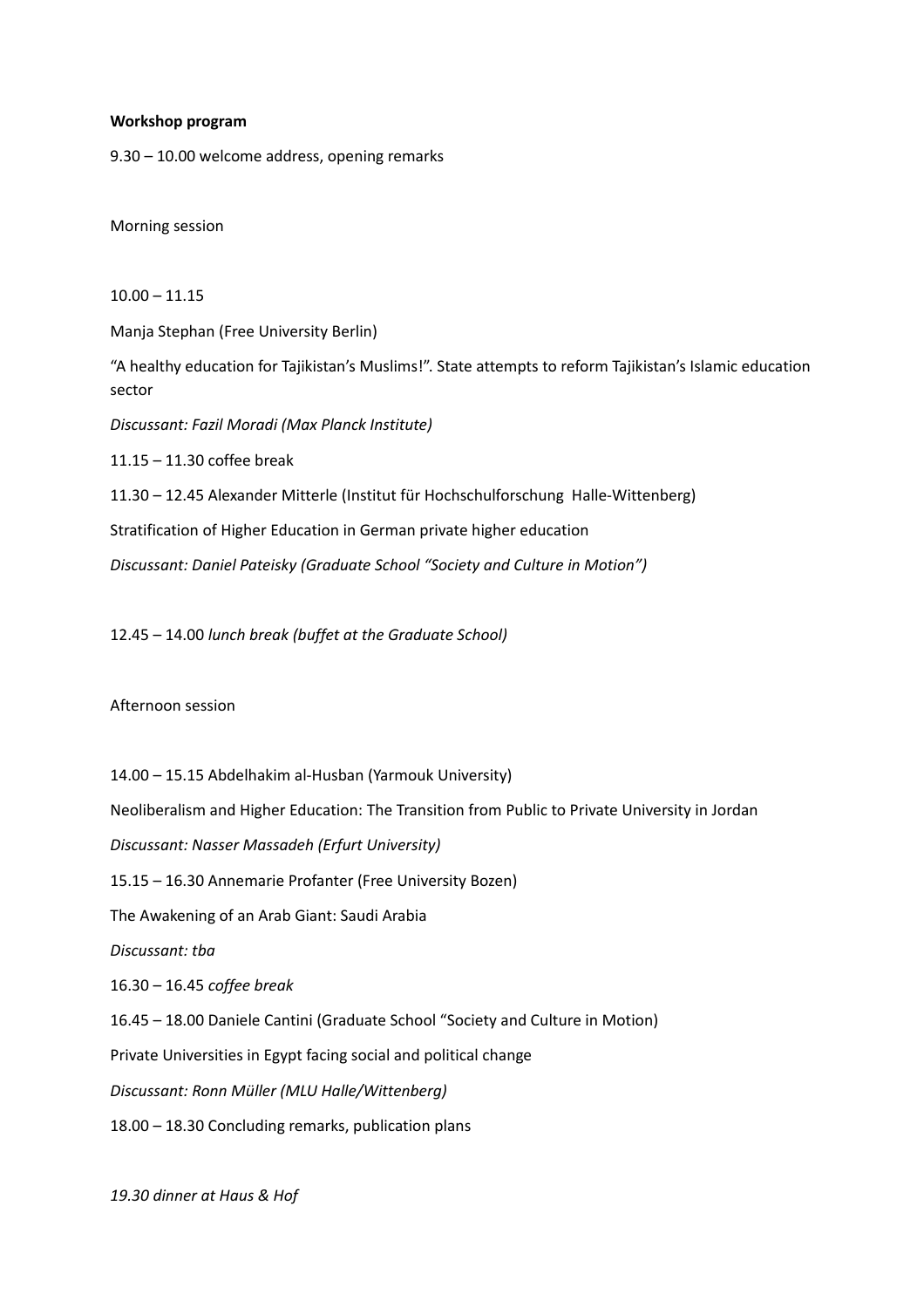# **Abstracts**

Ala Al-Hamarneh, Center for Research on the Arab World (CERAW) University of Mainz

### **Mapping the Educational Frontier: The Political Economy of Higher Education in the GCC**

The economic liberalization of public services (education, health care, water, electricity) in the GCC countries has been going on three tracks; privatization (outsourcing), internationalization and subsidizing these services only for the nationals (non-nationals are excluded from subsidization). The policies match the general global neo-liberal stance of opening the local markets for international trade and direct investments (GATS, WTO), cutting the public expenditures and developing social funds for the disadvantaged segments of the population (in the GCC cases for nationals). The exceptional regional element in comparison with global trends is that the economic liberalization is not accompanied with political liberalization, de-centralization and deregulation. In the contrary, steps towards political liberalization have been to great extend rejected in the name of social security for nationals and political stability.

Education stays one of the most state controlled fields in the GCC. Nevertheless, the higher educational sector was economically liberalized to match the demographic pressure, the technological demands, the financial constrains and the economic diversification strategies. The conflict between the free market policies and the state control has been to great extend resolved by implementing special plans of sector's liberalization and innovative models of cooperation between the state, the private investors and the international partners. Free economic zone of higher education (Dubai), state owned branches of international universities (Qatar, Abu Dhabi), restricted internationalization (Oman), locally registered "internationalized" universities (Saudi Arabia) and boom of national/local private universities in the whole region demonstrate the richness of the modes of global cooperation and economic liberalization of higher education in the GCC.

The paper aims to explore the various strategies and models of privatization and globalization of higher education in the GCC and wishes to explain the political-economic background of the on-going processes and declared strategies. The paper is based partially on field research carried out in Bahrain, Kuwait, Qatar, Oman and UAE in the years 2008-2012. The author is currently visiting professor at the University of Sharjah, UAE, where curtain update of information is taking place.

Ayça Alemdaroglu, Department of Anthropology, Stanford University

# **Selling Futures Across Borders: The Global Trade of Higher Education and 'For-profitization' in Turkey**

The conception and organization of higher education are changing all around the world. This change is tied to on the one hand a greater demand for university education, and on the other hand the increasing emphasis on efficiency, accountability and raising revenue. For-profit higher education has emerged as an epitome of this dual-change and has become one of the fastest growing sectors in the U.S. economy. While its benefits and drawbacks are being intensively debated in the U.S., little is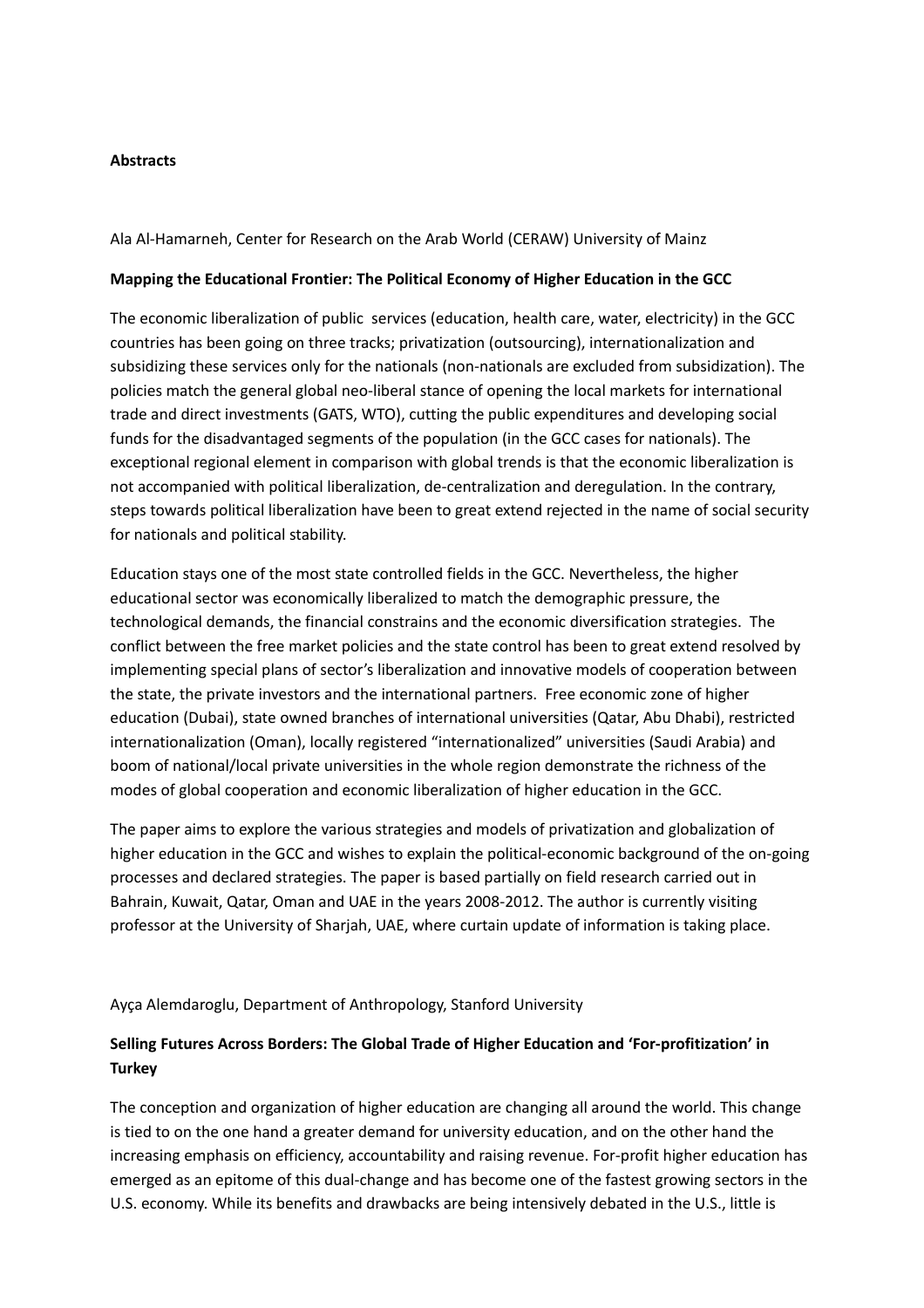known about the operations of US-based higher education corporations abroad. This paper aims to explore the emergence of higher education as a global space of capital accumulation and transnational governance with a focus on the operations of a US-based multinational corporation and the concomitant effort to change the higher education law in Turkey.

Daniele Cantini, Graduate School "Society and Culture in Motion"

# **Private Universities in Egypt facing social and political change**

In 2008, Egypt celebrated the centenary of its first modern university, what is nowadays known as Cairo University; the relevance this institution has in the Egyptian public imaginary is hardly underestimated, for the university campus with its magnificent architecture constitutes, in national historiography as in cinema, in novels and autobiographies, a veritable "place of memory", and it is usually seen as an actor in – or at least a witness to – the country´s historical events. The relevance of universities in the national landscape of Egypt, as well as in the ones of other countries in the region and beyond, cannot thus be neglected, and it requires further attention.

Perhaps needless to say, this relevance has been accrued by the events that led to the resignation of former President Hosny Mubarak at the beginning of February 2011. Many commentators pointed to the fact that most protesters were rather young – not surprisingly in a context in which people below 30 years of age represent up to 70% of the whole society – and quite educated, at the very least in using new media and in organizing spectacular forms of demonstration.

In this paper I will try to introduce the discussion on the role that institutions of learning play in Egypt, a discussion that aims at presenting a critical approach to the understanding of the mutual relation between institutions of learning and social and political change. I will begin by trying to put the object of analysis in its context, by introducing the history of higher education in Egypt and its political relevance, before giving some quick figure to show its absolute relevance in the Egyptian society. I will then turn into a discussion of the main reforms that have been taking place in the last decades, dominated by the ideology of neoliberalism, before introducing two case studies – both belonging to the ranks of private universities, but that nonetheless could be taken as representative of some of the major changes that universities underwent. I will conclude by mentioning some of the main changes that are happening after the regime collapsed, and by trying to indicate some of the possible future developments.

### Abdelhakim al-Husban, Yarmouk University

### **Neoliberalism and Higher Education: The Transition from Public to Private University in Jordan**

The classical conception of university tends implicitly or explicitly to perceive university as a symbol of modernity and modernization for many considerations. University has been seen as the most effective tool for educating and socializing people.. Due to the crucial role the university is playing in providing individuals with the system of skills, knowledge and practices that the nation has accumulated university is treated as the machine or the factory that can transform the new born subjects into citizens and to move them from the realm of nature to that of culture.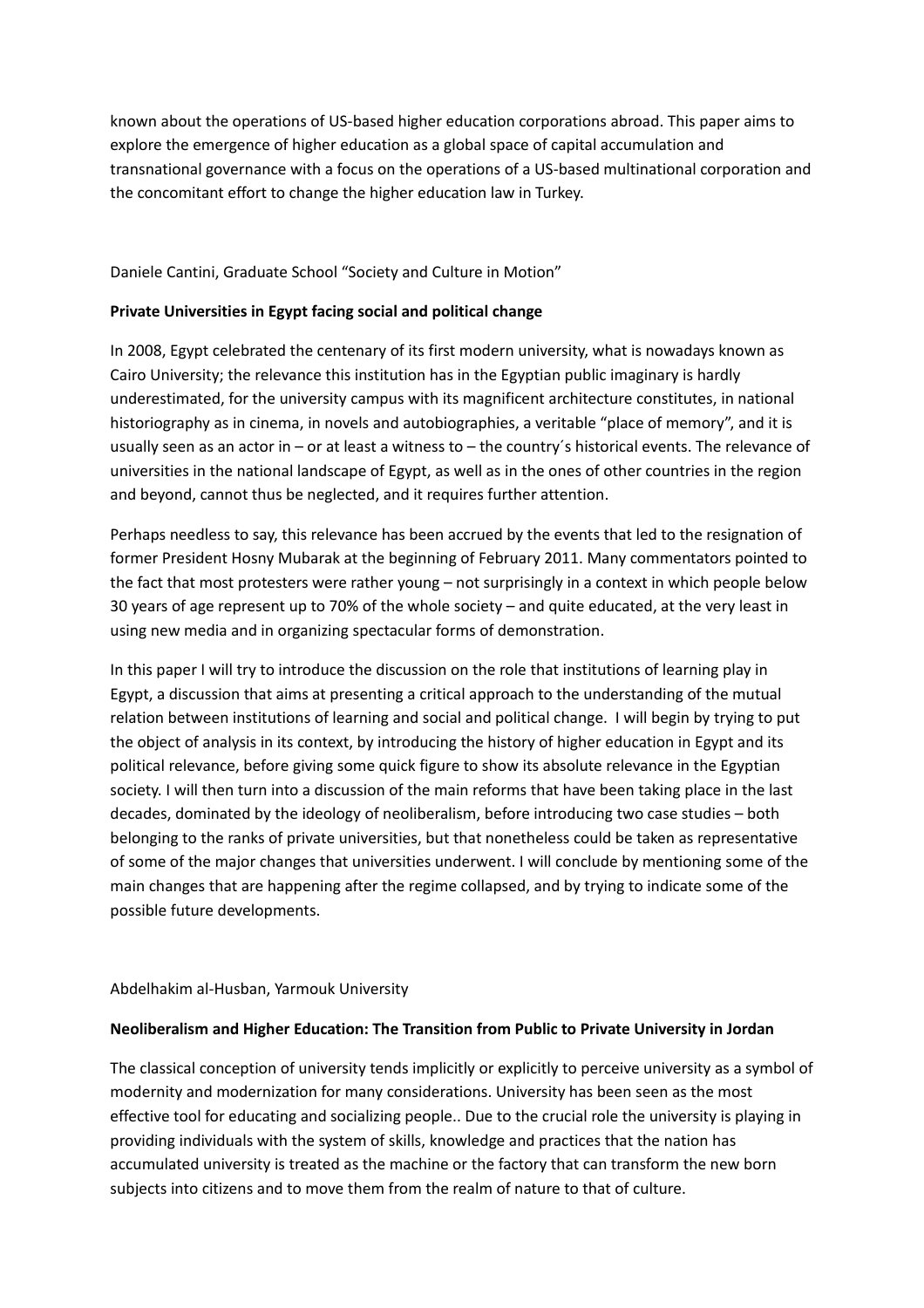Since the beginning of the 1990s Jordan started to suffer from deep economic crisis which coincided with the first Gulf war and the retour of hundreds of the thousands of Jordanian man labor with their families from Gulf States, the four public universities started to feel incapable to meet the growing need for higher education. Since that time Jordan started to adopt a new model for university. The first so called university was established to cope with the growing numbers of students seeking for higher education in Jordan. During the 1990s many private universities have been established but with the coming of King Abdallah II a wave of neoliberal policies have been applied in Jordan including in the field of higher education.

Since that time the number of universities is growing up and more than 32 universities either public or private have been established. The number of private universities in Jordan is currently exceeding that of public universities. Private universities have been considered by the Jordanian discursive practices as the best response for meeting the growing needs for education in the context of a deep crisis that is hitting the Jordanian state which makes it incapable to invest in Education. With the neoliberal policies adopted by the new Jordanian regime the Jordanian state is withdrawing from providing services to Jordanians.

While some discursive practices are perceiving private universities in Jordan as a very effective and efficient tool for providing high quality education indispensable for development and modernization process in the country other discursive practices are perceiving private universities as a very negative tool to undermine social cohesion, social justice and equitable and just development in the country. The policies of recruitment of teaching staffs in private universities, the policies of students admission, the quality of graduated students, the compatibility between the academic programs in these universities and the market demands in Jordan, the marginality of scientific research and innovation in these universities and many other problems are all mentioned to accuse private universities as part of the problem not the solution for Jordan's seek for modernization and development.

In addition to these phenomena, state manipulation of the university, nepotism, tribalism and regionalism usually encouraged and motivated by the regime can be considered as very widespread and widely generalized inside the Jordanian academic world. During the last 3 years most universities have witnessed continuous waves of violence. Many students have been killed in many universities in the north and south of Jordan. The general feeling is that universities in Jordan are no longer playing a modernizing role. On the contrary universities are getting more and more very effective tools to reproduce primordial ties in the Jordanian society. The role the Jordanian universities are playing in terms of producing citizenship and or reproducing primordial ties will be one of the focusing point I am going to deal with during my presentation.

Alexander Mitterle, Institut für Hochschulforschung Halle-Wittenberg

#### **Stratification of Higher Education in German private higher education**

Whereas the higher education sector in several European countries is vertically differentiated with a small number of elite institutions at the top, such a ranking is just beginning to emerge in Germany.

So far, studies that address stratification in German higher education have either addressed questions of social stratification, meaning the construction of habitus and selection processes with regard to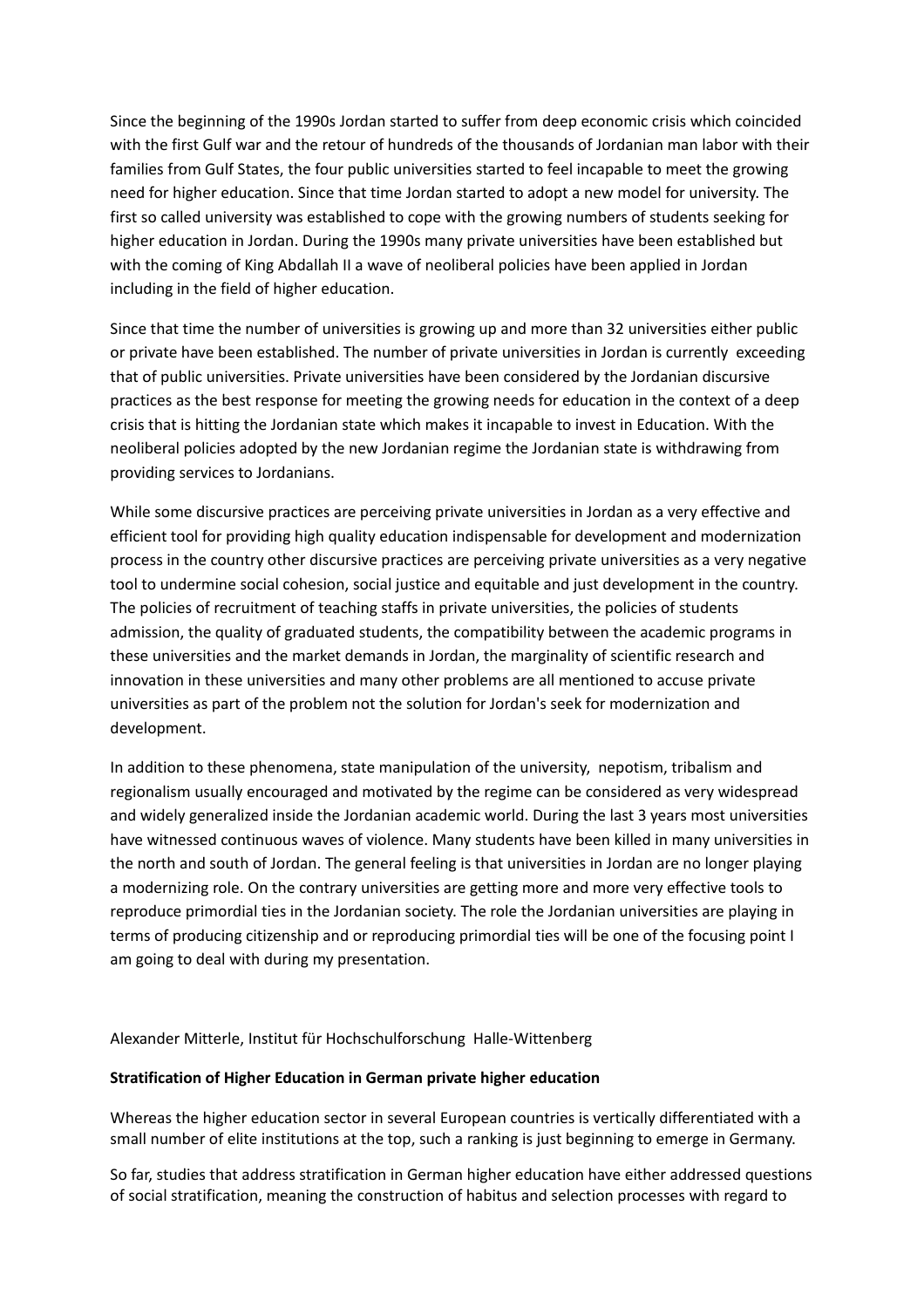the chosen few, or they have predominantly focused on differentiation within the realm of research. In contrast, here the focus is set on stratificatory efforts by universities with regard to education and student formation.

Private higher education in Germany works as an ideal starting point for such an inquiry. Even so the leading group indeed performs research, they are mostly known for their focus on practice. Thus the leading group predominantly align themselves to forms of professional schools (most of them in economics). Yet they indeed proclaim to educate for leadership positions, have set up visibly selective admission procedures and are able – as opposed to most state universities – to regulate their intake numbers. As a large part of their finance is based on tuition fees they openly court students. Moreover they are smaller than public university faculties, more coherent in their organizational structure and employ a professional administration including marketing and career services. For my research I have singled out three leading private higher education institutions from the field classification "economics, law and social sciences".

In using ethnographic methods (mostly interviews with teachers, students and adminstration and event/course observation) I aim to inquire into different ways in which rank differentiation is institutionalized on organisational level and provide exemplary results on specific attributes that are mobilized to introduce stratifications (e.g. internationality). Stratification hereby is not understood as a mono-scale framework of rank-differentiation but as a rather contingent plurality of vertical differentiations that can potentially develop along any attribute, form various relations and trajectories. Such relations and trajectories are not homogenous but indeed can lead to selfcontradictory effects. From a theoretical point of view I use socio-materialistic approaches (e.g. after-Actor-Network-Theory) and discourse analysis to understand the specific topography of stratificatory organisations. Additionally, I will discuss problems of accessing such organisations with regard to both method and what I call the 'banality of education' – the search for difference and singularity in a field to which the researcher is highly acquainted.

### Annemarie Profanter, Free University Bozen

### **The Awakening of an Arab Giant: Saudi Arabia**

The sleeping giant of the Middle East has awakened and is moving with foresight to the development of its people. Rather than squandering the large revenues from its natural resources, under the leadership of King Abdullah, the decision has been made to move in the direction of a Knowledge Economy bringing along with it the ever expanding population of males and females. There is a broad expansion of opportunities for indigenous Saudis to broaden their education as private colleges and universities are mushrooming in the Kingdom. While social and religions constraints still hold, females are included prominently in the expansion of these education opportunities. Following an overview of the history of higher education in Saudi Arabia, the role and expansion of private enterprises is analyzed with reference to the Development Plan. Following this general overview the focus shifts to the rise of selected private universities such as 1) King Abdullah University of Science and Technology near Jeddah along with 2) Princess Noor University in Ryadh, and the establishment of 3) Prince Mohammad Bin Fahd University in the Eastern Province. Data were collected at institution number three through semistructured interviews with key management leaders and complemented by an analysis of study plans, enrollment and staff training. The results show that opportunities for the education of women are greatly enhanced along with encouragement for women to assume a greater role in research. More than 12% of the national budget has been earmarked for education in an effort to promote the concept of Saudization with greater employment of Saudis thus leading to a lesser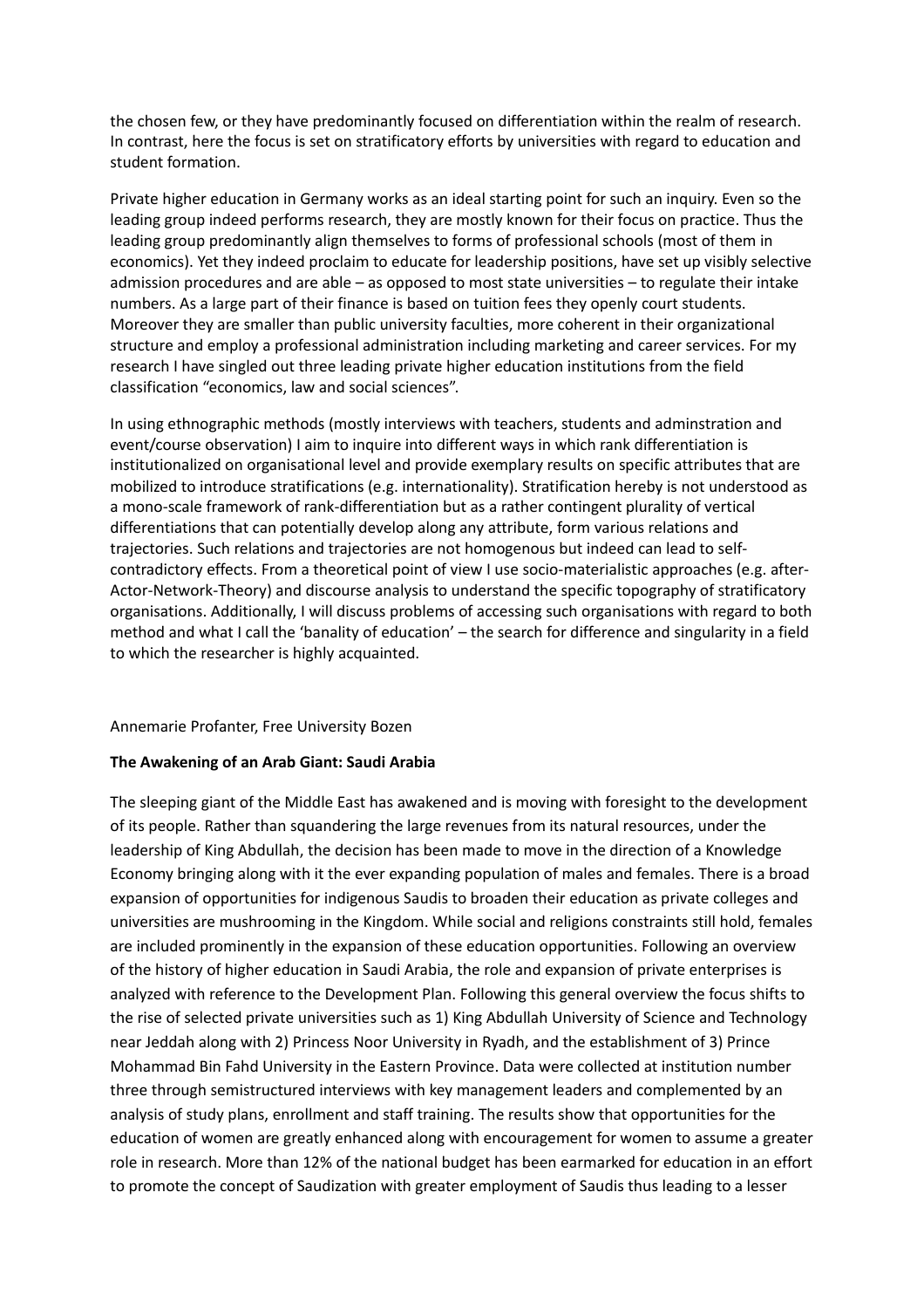reliance on expatriates. Cultural norms are constantly being examined and re‐aligned with the changes taking place ever keeping in mind that this is a strictly Saudi venture carved out of Western experience.

# *"A healthy education for Tajikistan's Muslims!"* **State attempts to reform Tajikistan's Islamic education sector**

# *Manja Stephan, Humboldt University of Berlin, Institute for Asian and African Studies*

As pronounced in the national education strategy paper for the years 2005-2015, an embracive reform of Tajikistan's education sector shall pave the way for more economic progress, prosperity and social stability in the poor and structurally weak ex-Soviet and post-civil war Central Asian country. Following that modernist reading of education, the political elite's vision is to adjust higher education to the requirements of a neo-liberal and global market. As a consequence, the number of universities and colleges in the country increased, and a gentle integration of private and international actors as well as of civil society stimulated a diverse market of higher education in the country.

If it comes to the realm of Islamic education, however, 'reform' has taken an obviously contradictory path. Recent amplifications of the 'law on religion', as well as the transformation of the former private *Islamic University al-Termizi* into the only one and state controlled *Islamic Institute Abu Hanifa*, that today offers a religious-secular curricula, illustrate, how state reforms lead to more centralization, limitation and a stricter control of Islamic education.

Taking the example of the only one Islamic Institute in Tajikistan's capital Dushanbe as a starting point, my paper aims at tracing the state's powerful position to produce, sustain and legitimate Islamic knowledge. The notion of 'healthy' here embraces a 'valuable' knowledge that serves to enshrine the official idea of a homegrown, authentic and state-supportive Tajik Islam in the predominantly Sunni Muslim population and, at the same time, to 'illegalize' and 'criminalize' Islamic knowledge that is taught or gained outside state controlled institutions.

In order to contribute to the anthropology of higher education in neo-liberal and global times, as well as to shed more light on the question of what exactly marks 'the state' within Tajikistan's Islamic education, the paper gives some insights into everyday educational practices and politics as observed during fieldwork in the *Islamic Institute Abu Hanifa*. With regard to a) the difficulties that politicians are faced with in their efforts to standardize and fix 'right' knowledge about Islam, b) the professional self-conceptions of the teaching personal and their practiced 'hidden curricula', and c) the motivations of students to decide for an Islamic study at home or abroad, I will argue that institutions of higher Islamic learning in Tajikistan are social spaces where different actors (secular and religious, local and global) compete for the power to reform Islam 'properly'. Furthermore, the personal perspectives of teachers, students and parents explain that the knowledge as it is produced and sustained in state controlled Islamic institutions is valued in highly diverse and sometimes conflicting ways when it comes to individual future careers (secular and religious), matters of morality, credibility and quality of education.